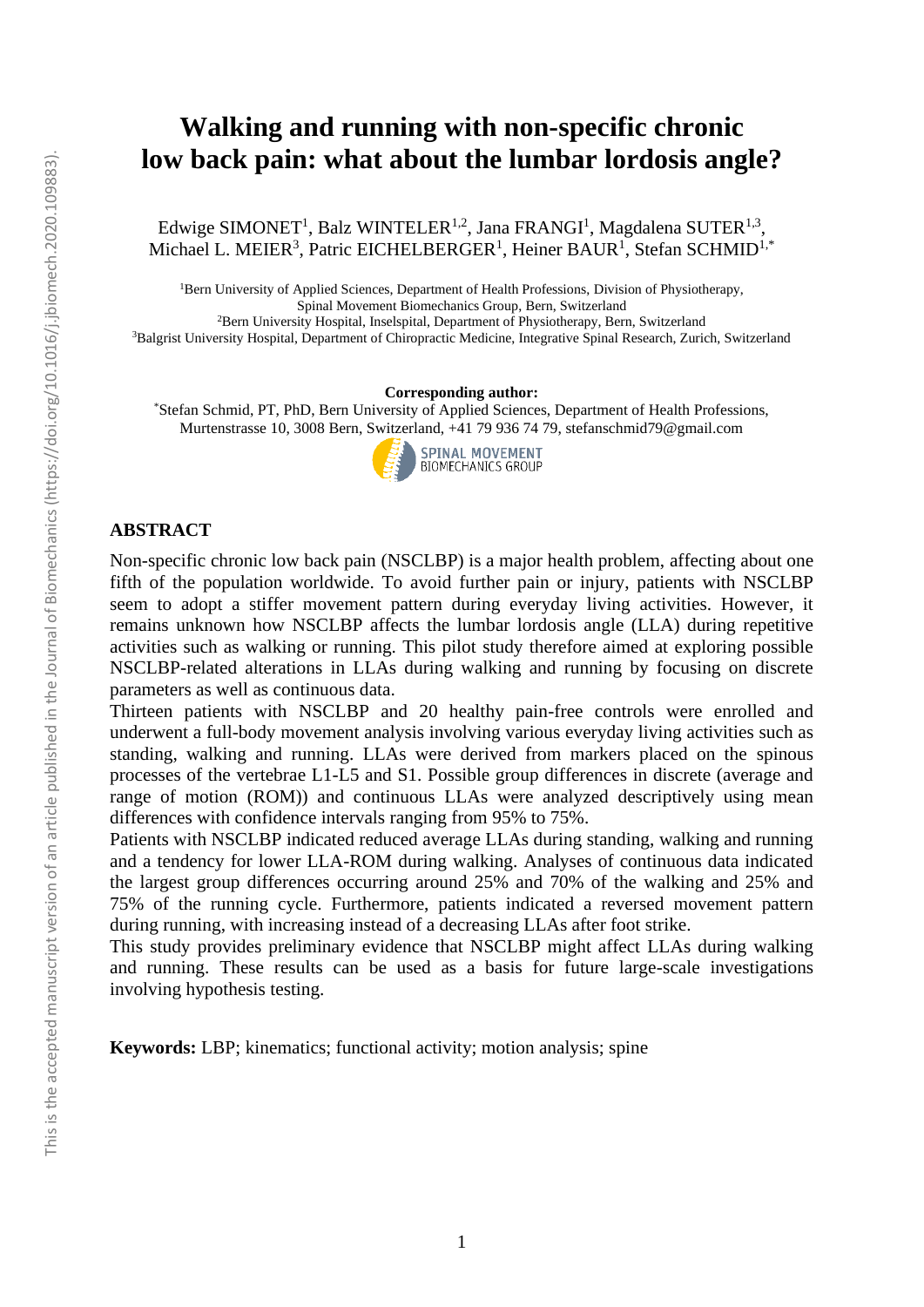#### **1. INTRODUCTION**

Low back pain (LBP) is a major global health problem, with up to 84% of the population having at least one episode of LBP during their lifetime and 23% developing a chronic form [\(Balague et al., 2012\)](#page-6-0). In about 9 out of 10 patients with chronic LBP, the pathoanatomical cause cannot be determined and the term non-specific chronic LBP (NSCLBP) is used [\(Machado et al., 2009;](#page-6-1) [Maher et al., 2017\)](#page-6-2). Clinical guidelines recommend patient education, medication as well as exercise therapy and spinal manipulation to treat NSCLBP [\(Balague et](#page-6-0)  [al., 2012;](#page-6-0) [Chou et al., 2007\)](#page-6-3). However, the effect sizes for most treatment options compared to placebo were relatively small, indicating a need for more effective approaches [\(Balague et](#page-6-0)  [al., 2012;](#page-6-0) [Keller et al., 2007;](#page-6-4) [Machado et al., 2009\)](#page-6-1). In order to develop better treatment and prevention strategies, a profound understanding of the underlying mechanisms of NSCLBP is of high importance.

To avoid further pain or injury, people move differently. Adaptions in trunk movement and their potential impact on LBP are gaining more and more attention as evolving evidence indicates that certain spinal movement strategies during daily activities might predispose individuals to persistent back problems in the long term through disruption of the load sharing of spinal tissues and muscle fatigue, promoting pro-nociceptive mechanisms and injury [\(Hodges and Smeets, 2015;](#page-6-5) [van Dieen et al., 2017\)](#page-7-0). As such, throughout the past decade, several research groups have attempted to better understand lumbar spine function in NSCLBP, especially by studying everyday living activities such as walking, chair rising, object lifting, stepping up and running [\(Christe et al., 2017;](#page-6-6) [Christe et al., 2016;](#page-6-7) [Christe et al.,](#page-6-8)  [2019;](#page-6-8) [Gombatto et al., 2015;](#page-6-9) [Gombatto et al., 2017;](#page-6-10) [Hemming et al., 2018;](#page-6-11) [Hernandez et al.,](#page-6-12)  [2017;](#page-6-12) [Muller et al., 2015;](#page-7-1) [Papi et al., 2019;](#page-7-2) [Pelegrinelli et al., 2020;](#page-7-3) [van den Hoorn et al.,](#page-7-4)  [2012\)](#page-7-4). However, these studies were based on differently defined rigid trunk segments and none of them considered the lumbar lordosis angle, which is a parameter that complements the findings of the above mentioned studies by providing additional information that might not be detected using rigid segments [\(Schmid et al., 2016\)](#page-7-5). Moreover, the lumbar lordosis angle is a clinical parameter that is familiar to every clinician and might hence be fairly easily addressed in prevention or treatment protocols. Finally, and very importantly, they reduced the kinematic data to discrete parameters such as range of motion (RoM) and did not consider the continuous data over time, which might have led to the missing of valuable information.

Among several types of physical activity, walking and running are of the least expensive and most broadly accessible forms of physical activity and were shown to be associated with various health benefits [\(Hamer and Chida, 2008;](#page-6-13) [Pedisic et al., 2019\)](#page-7-6). Even though patients with LBP seem not to be less active than healthy individuals [\(Griffin et al., 2012\)](#page-6-14), it is still not fully understood how LBP affects lumbar spine movement or vice versa during walking and running.

For these reasons, this pilot study aimed at exploring possible differences in lumbar lordosis angles during walking and running between patients with NSCLBP and healthy pain-free controls by focusing on discrete parameters as well as continuous data.

### **2. METHODS**

# **2.1. Study population**

Thirteen patients with NSCLBP and 20 healthy controls were included in this pilot study (Table 1). The recommendations provided by Whitehead et al. (2016) suggested a minimum sample size of n=12 per group when assuming a target effect size of 0.5, a power of 90% and a Type I error rate of 5% for a future larger trial. Participants were included if they were aged 18-60 years. Patients had to suffer from NSCLBP for at least three months and the healthy controls had to be free of pain with no prior history of NSCLBP. Exclusion criteria for both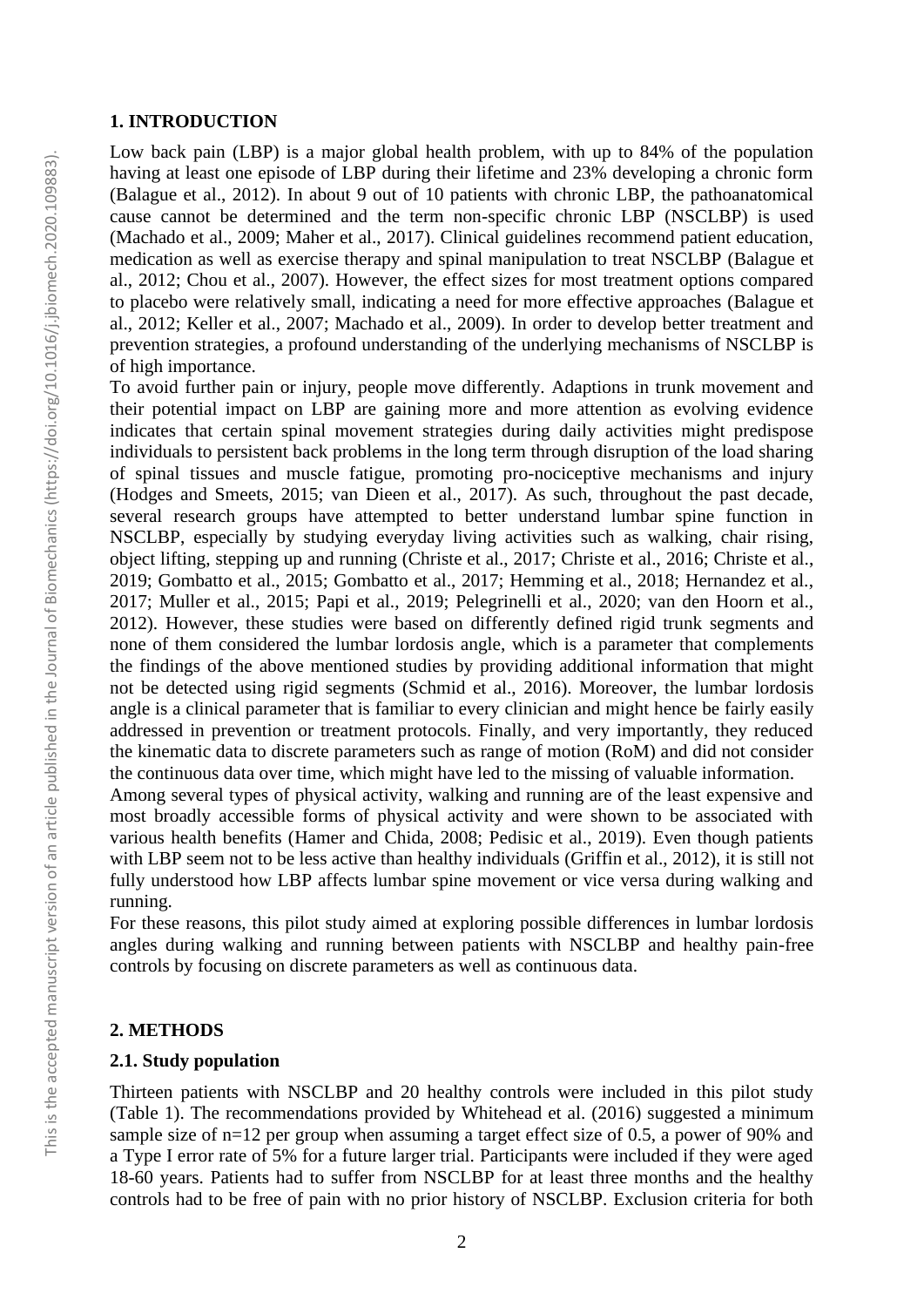groups were a history of specific LBP or nerve root pain, any disorders affecting the gait or running patterns, severe psychological disorders, anamnestically known pregnancy and breastfeeding less than 6 months postnatal as well as a body mass index  $(BMI) > 30 \text{kg/m}^2$ . Additional exclusion criteria for the patients with NSCLBP were intensive sporting activities of more than twice a week, a current back pain level of  $> 5/10$  points on the visual analog scale (VAS) (Jensen et al., 2003) and an Oswestry Disability Index (ODI) of  $> 40\%$ (Davidson and Keating, 2002). The study protocol was approved by the local ethics committee and all participants provided written informed consent.

**Table 1:** Demographics of the healthy pain-free controls and the patients with non-specific chronic low back pain (NSCLBP). Presented are mean with one standard deviation (SD) and range (in brackets). Group differences were investigated using independent samples T-tests with an alpha-level set to 0.05.

| <b>Characteristics</b>  | <b>Controls</b>            | <b>NSCLBP</b> patients     | Group       |
|-------------------------|----------------------------|----------------------------|-------------|
|                         | $(n=20)$                   | $(n=13)$                   | $diff.$ (p) |
| Age [years]             | 31.4 SD 9.2 (20.0-53.0)    | 38.0 SD 11.6 (23.0-54.0)   | 0.095       |
| Height [cm]             | 173.9 SD 9.6 (157.0-192.0) | 174.6 SD 7.3 (161.0-188.3) | 0.794       |
| Mass [kg]               | 68.9 SD 12.9 (45.5-91.7)   | 67.0 SD 12.0 (48.7-91.0)   | 0.669       |
| Gender $[m/f]$          | 9/11                       | 8/5                        | N/A         |
| VAS <sup>1</sup> [0-10] | N/A                        | $2.3$ SD 1.1 (1-4)         | N/A         |
| ODI <sup>2</sup> [%]    | N/A                        | 19.5 SD 9.2 (12-34)        | N/A         |

<sup>1</sup>Visual analog scale (VAS)

<sup>2</sup>Oswestry Disability Index (ODI)

#### **2.2. Experimental procedures**

All participants were invited for a visit at the movement analysis laboratory. Patients were first asked to rate their current back pain level using a VAS (0=no pain, 10=worst pain imaginable) and to complete the German version of the ODI  $(0\% =$ no disability,  $100\% =$ bedbound or exaggerating their symptoms) to quantify their perceived level of LBP-related disability [\(Jensen et al., 2003;](#page-6-15) [Mannion et al., 2006\)](#page-6-16). Subsequently, all participants were equipped with 58 retro-reflective markers by two trained physiotherapists based on a previously described configuration [\(Schmid et al., 2017\)](#page-7-7). To allow for a detailed quantification of spinal motion, the configuration includes markers on the spinous processes of C7, T3, T5, T7, T9, T11 as well as L1-5 and S1 (sacrum). Participants were then asked to perform a variety of everyday living activities including upright standing for 10 seconds as well as walking and running on a 10-meter level walkway at a normal self-selected speed. Marker positions were tracked using a three-dimensional optical motion capture system with 10 infrared cameras (VICON, Oxford, UK; sampling rate: 200Hz). The standing activity was performed once, whereas the walking and running activities were repeated until five valid trials were recorded.

#### **2.3. Data reduction**

Data pre-processing was conducted using the software package Vicon Nexus 2.6 (Vicon UK, Oxford, UK), which included the reconstruction and filtering of the marker trajectories as well as event setting to identify the respective walking and running cycles. Lumbar lordosis angles were then calculated using a custom-built MATLAB-routine (R2019a, MathWorks Inc.,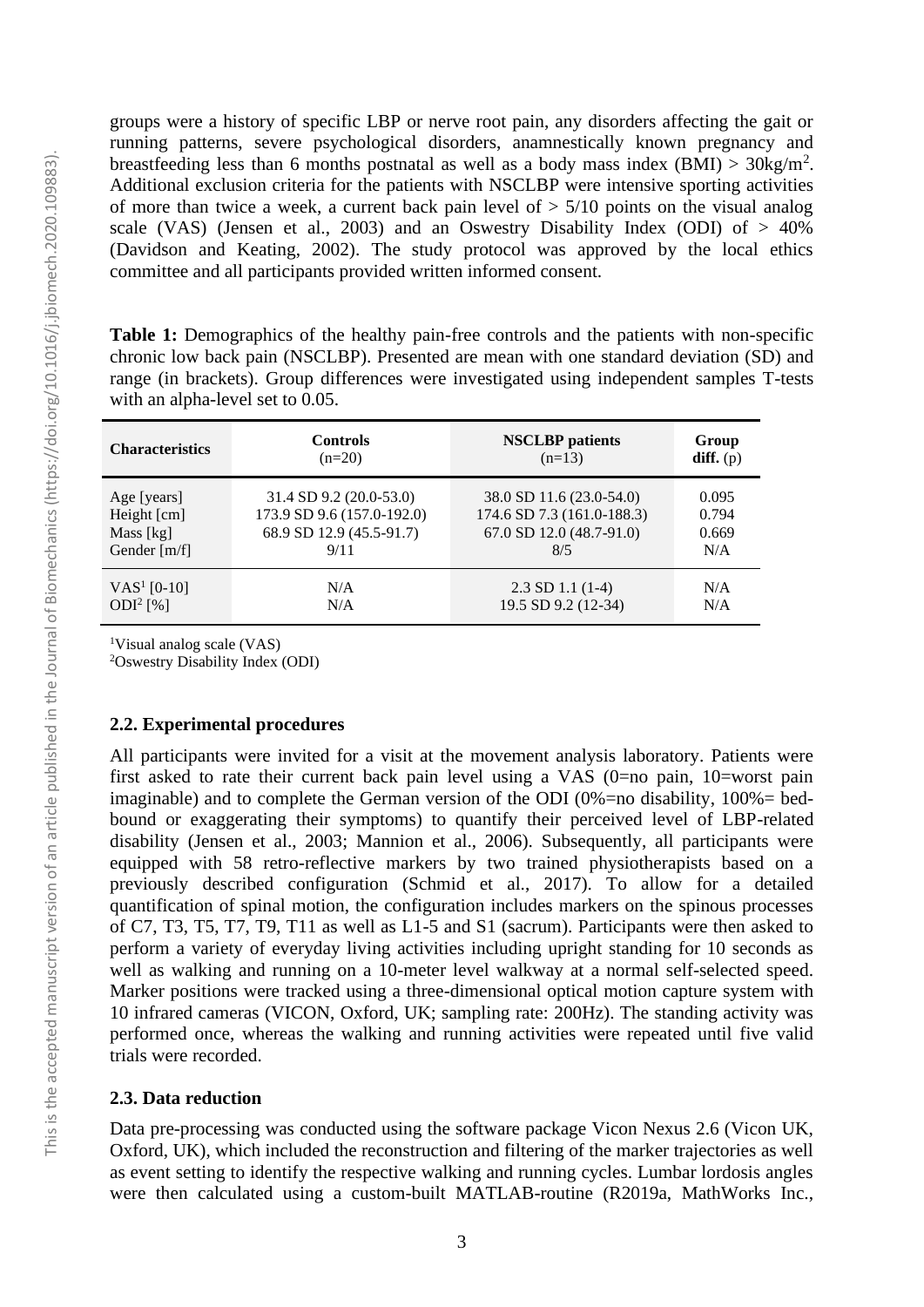Natick, MA, USA) as described previously [\(Schmid et al., 2015\)](#page-7-8). In brief, we applied a combination of a quadratic polynomial and a circle fit function to the sagittal plane trajectories of the markers from L1 to S1 and used the central angle theorem to derive the lumbar lordosis angle (expressed in degrees). Outcome parameters were defined as average lumbar lordosis angles during upright standing, walking and running, RoM (absolute difference between maximum and minimum angle) of the lumbar lordosis angles during walking and running as well as continuous lumbar lordosis angles during walking and running (time-normalized to 101 data points).

#### **2.4. Statistical analysis**

All calculations were carried out using MATLAB (R2019a, MathWorks Inc., Natick, MA, USA). To explore possible differences in lumbar lordosis angles (discrete parameters and continuous data) between patients with NSCLBP and healthy pain-free controls, we calculated means and standard deviations as well as mean differences with 95%, 90%, 85%, 80% and 75% confidence intervals (CI) as suggested by [Lee et al. \(2014\).](#page-6-17) Since our goal was not to test hypotheses but to provide initial data for future larger trials, we did not perform any calculations of probability (e.g. independent samples T-test).

# **3. RESULTS**

# **3.1. Discrete parameters**

In patients with NSCLBP, average lumbar lordosis angles during upright standing, walking and running appeared to be reduced by about 5-10 degrees with confidence levels of 75%, 90% and 75%, respectively (Figure 1). The RoM of the lumbar lordosis angle indicated a tendency for lower values during walking (about 2.5 degrees with a confidence level of 90%) but not during running.

#### **3.2. Continuous data**

Mean differences of the continuous data confirmed the generally lower lumbar lordosis angles in patients with NSCLBP, with the largest differences occurring around 25% and 70% of the walking and running cycles (confidence level at 85%) (Figure 2). In addition, the movement pattern of the lumbar lordosis angles during running appeared to be reversed in NSCLBP patients, with an increasing instead of a decreasing angle after foot strike.

# **4. DISCUSSION**

This pilot study aimed at exploring possible alterations in lumbar lordosis angles during walking and running in patients with NSCLBP compared to healthy pain-free controls. The results indicated that patients with NSCLBP possibly adopt a generally less lordotic lumbar posture as well as a reduced motion during walking and a reversed movement pattern during running.

The attenuated lumbar lordosis angles in patients with NSCLBP are in line with the findings of a recent meta-analysis of 796 patients with LBP and 927 healthy controls [\(Chun et al.,](#page-6-18)  [2017\)](#page-6-18). Since standing with more lumbar lordosis was shown to be related to a higher risk for developing or maintaining LBP [\(Sorensen et al., 2015\)](#page-7-9), the observed lordosis attenuation in NSCLBP patients might be interpreted as a protective or compensatory mechanisms.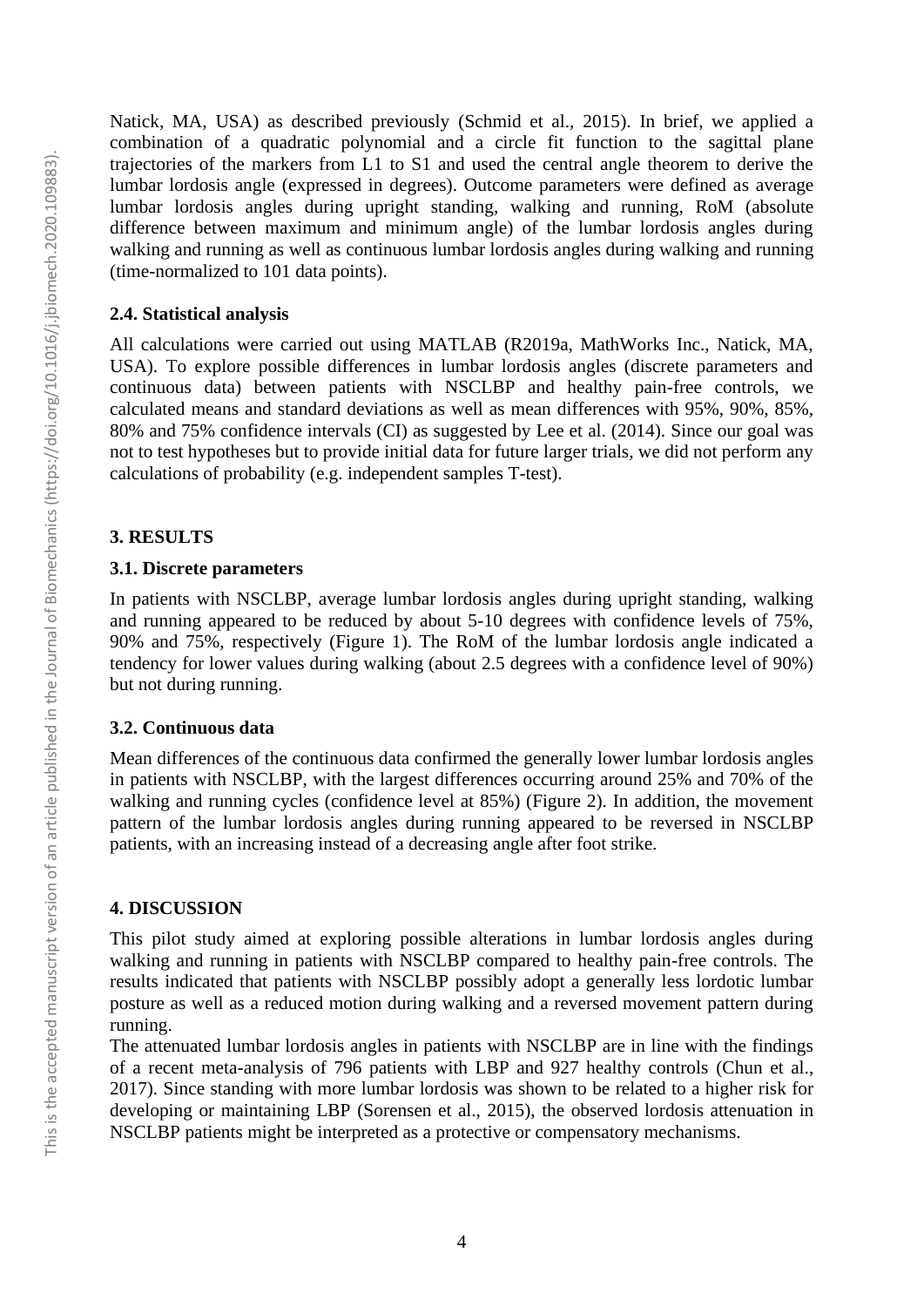

Figure 1: Individual values, means and standard deviations (SD) as well as mean differences with confidence intervals ranging from 95% to 75% for the average (Avg) and range of motion (RoM) lumbar lordosis angles in healthy pain-free controls and patients with nonspecific chronic low back pain (NSCLBP) during upright standing, walking and running.



**Figure 2:** Individual values, means and standard deviations (SD) as well as mean differences with confidence intervals ranging from 95% to 75% for the continuous lumbar lordosis angles over one full cycle in healthy pain-free controls and patients with non-specific chronic low back pain (NSCLBP) during walking and running.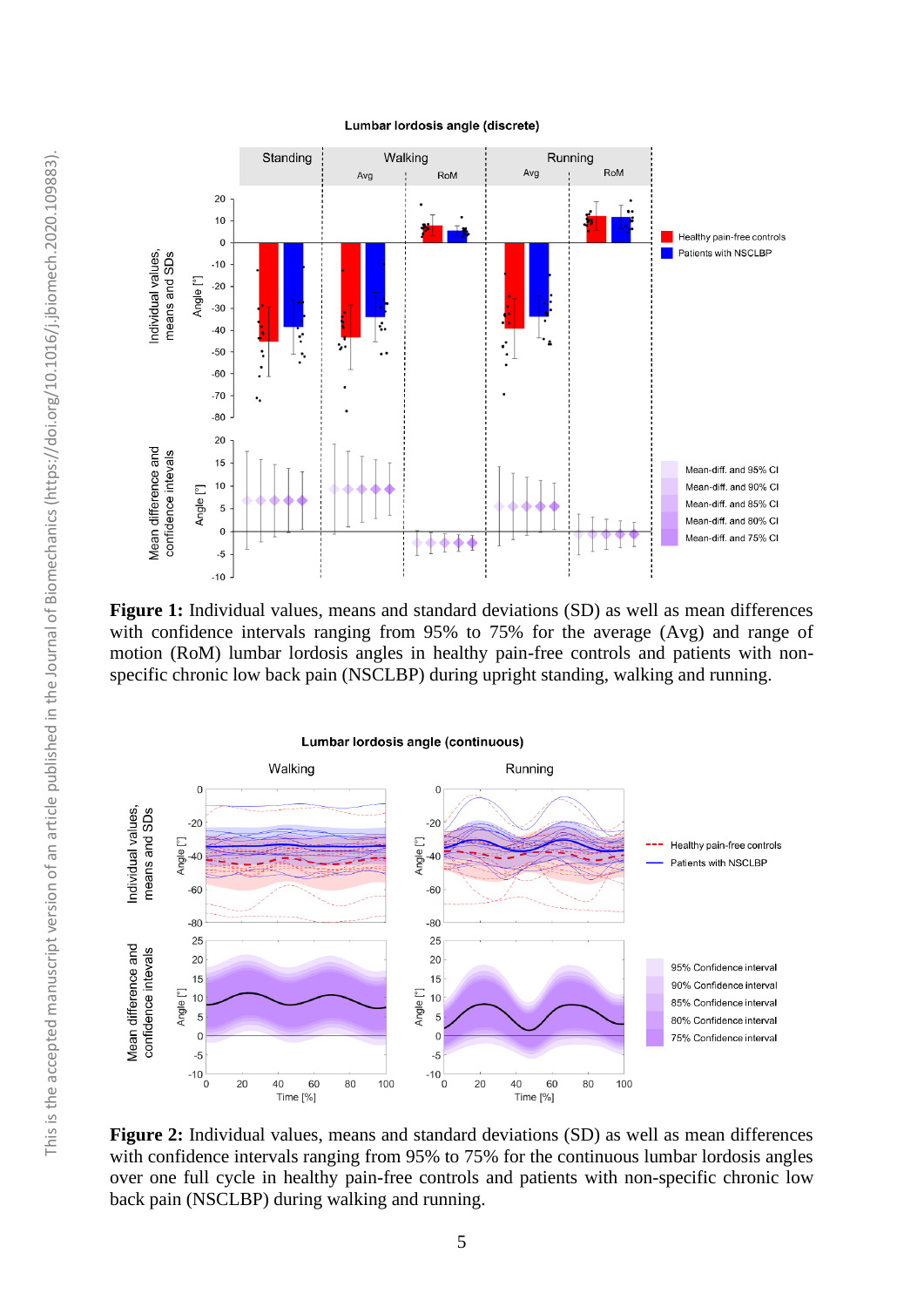The reduced sagittal lumbar motion during walking agrees with the assumption that patients with LBP adopt protective movement strategies by increasing trunk stiffness [\(van den Hoorn](#page-7-4)  [et al., 2012\)](#page-7-4). In fact, it was reported that individuals with chronic LBP increase their abdominal muscle activity particularly during the single stance phases of walking [\(Pakzad et](#page-7-10)  [al., 2016\)](#page-7-10), which coincides with the phases where the patients with NSCLBP in our study seemed to avoid an increase in lumbar lordosis. The reversed movement pattern observed in our patients during running can probably be interpreted as an overcorrection of the trunk stiffening strategy and should be further investigated. Especially during an activity with relatively high impacts such as running, these biomechanical changes might be of high clinical importance.

It is important to mention though that about one fourth (23%) of the patients presented a normal lumbar lordosis movement pattern, i.e. a movement pattern that was comparable to the majority of healthy controls. On the other side, one fifth (20%) of healthy controls presented a movement pattern that resembled the majority of patients with NSCLBP, i.e. a reversed movement pattern, indicating different trunk motor control strategies among groups. A possible explanation for this might be found when looking at psychomotor interactions, e.g. the interplay between fear-avoidance beliefs and spinal motion in individual participants. Studies investigating spinal motion during object lifting in patients with NSCLBP as well as in healthy pain-free adults showed that individuals who believed that lifting an object with a round back is dangerous had altered lumbar spine kinematics [\(Matheve et al., 2019;](#page-7-11) [Schmid et](#page-7-12)  [al., 2019\)](#page-7-12). Unfortunately, literature lacks comparable evidence on running and since the current study did not include any assessments of fear-avoidance beliefs, this explanation attempt remains speculative.

A limiting factor of this study was that in a few cases (5 healthy controls during standing, walking and running; 1 patient during standing and walking), our 10-camera motion capture system was not able to fully identify all the lumbar spine markers and hence, no lumbar lordosis angles could be calculated in these cases. For future studies, it is therefore advised to use more cameras or cameras with a higher resolution in order to avoid data loss due to technical limitations. Furthermore, even though the average ages of the two groups did not show statistically significant differences, patients appeared to be slightly older than the healthy controls, which could have influenced the outcomes. However, it is not expected that this age difference would explain a reversed movement pattern during running.

In summary, this study provides evidence that NSCLBP might affect the lumbar lordosis angle during walking and running. These results can be used as a basis for future large-scale investigations involving hypothesis testing. To further explore the reversed movement pattern during running, it does not make sense to use RoM as an outcome parameter but rather mean differences of the lumbar lordosis angles at about 25% and 75% of the running cycle.

### **5. CONFLICT OF INTEREST STATEMENT**

The authors declare no conflict of interest.

# **6. ACKNOWLEDGMENTS**

The authors thank the Swiss Physiotherapy Association (physioswiss) for financial assistance.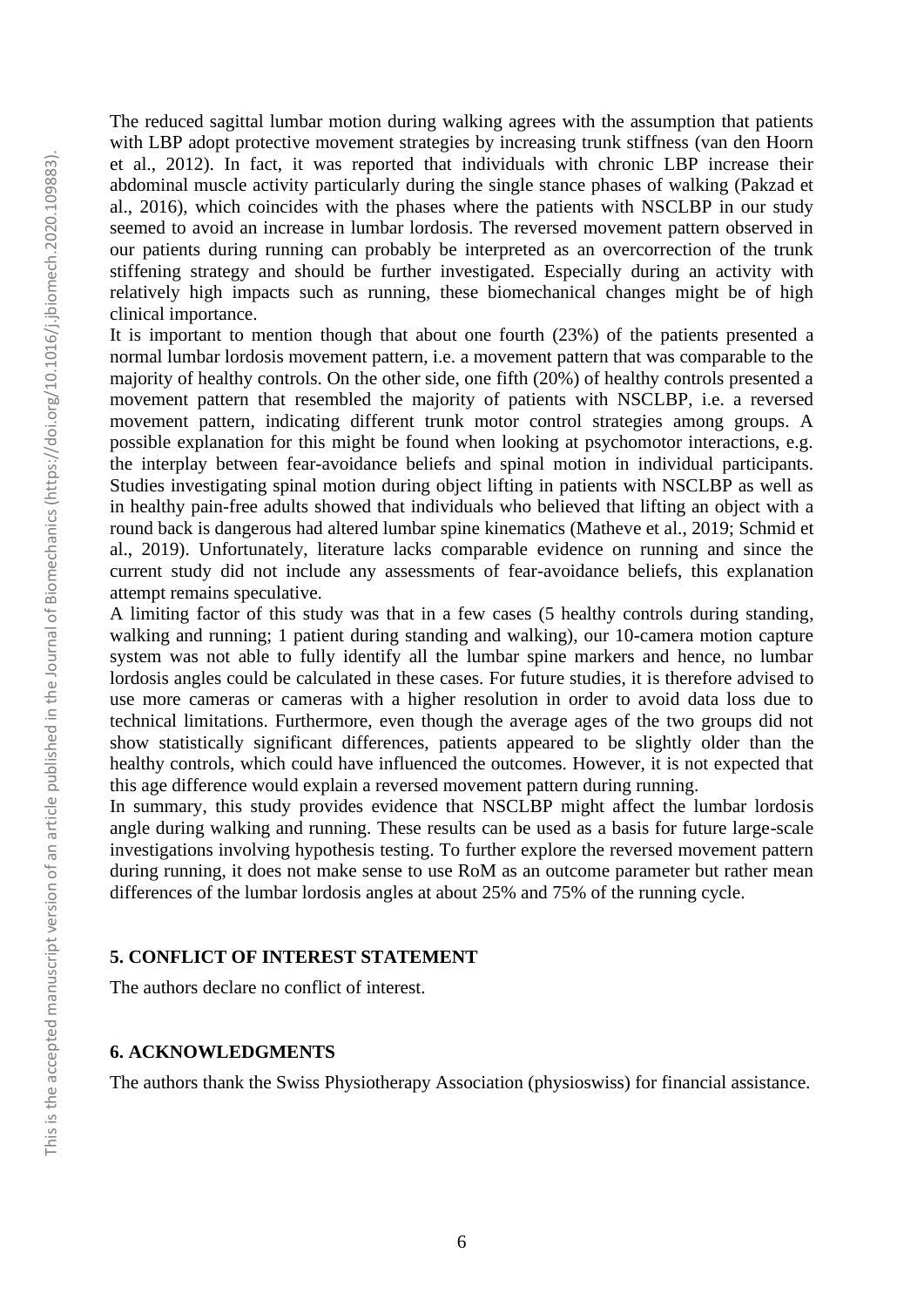# **6. REFERENCES**

<span id="page-6-0"></span>Balague, F., Mannion, A.F., Pellise, F., Cedraschi, C., 2012. Non-specific low back pain. Lancet 379, 482-491.

<span id="page-6-3"></span>Chou, R., Qaseem, A., Snow, V., Casey, D., Cross, J.T., Jr., Shekelle, P., Owens, D.K., Clinical Efficacy Assessment Subcommittee of the American College of, P., American College of, P., American Pain Society Low Back Pain Guidelines, P., 2007. Diagnosis and treatment of low back pain: a joint clinical practice guideline from the American College of Physicians and the American Pain Society. Ann Intern Med 147, 478-491.

<span id="page-6-6"></span>Christe, G., Kade, F., Jolles, B.M., Favre, J., 2017. Chronic low back pain patients walk with locally altered spinal kinematics. J Biomech 60, 211-218.

<span id="page-6-7"></span>Christe, G., Redhead, L., Legrand, T., Jolles, B.M., Favre, J., 2016. Multi-segment analysis of spinal kinematics during sit-to-stand in patients with chronic low back pain. J Biomech 49, 2060-2067.

<span id="page-6-8"></span>Christe, G., Rochat, V., Jolles, B.M., Favre, J., 2019. Lumbar and thoracic kinematics during step-up: Comparison of three-dimensional angles between patients with chronic low back pain and asymptomatic individuals. J Orthop Res.

<span id="page-6-18"></span>Chun, S.W., Lim, C.Y., Kim, K., Hwang, J., Chung, S.G., 2017. The relationships between low back pain and lumbar lordosis: a systematic review and meta-analysis. Spine J 17, 1180-1191.

Davidson, M., Keating, J.L., 2002. A comparison of five low back disability questionnaires: reliability and responsiveness. Phys Ther 82, 8-24.

<span id="page-6-9"></span>Gombatto, S.P., Brock, T., DeLork, A., Jones, G., Madden, E., Rinere, C., 2015. Lumbar spine kinematics during walking in people with and people without low back pain. Gait Posture 42, 539-544.

<span id="page-6-10"></span>Gombatto, S.P., D'Arpa, N., Landerholm, S., Mateo, C., O'Connor, R., Tokunaga, J., Tuttle, L.J., 2017. Differences in kinematics of the lumbar spine and lower extremities between people with and without low back pain during the down phase of a pick up task, an observational study. Musculoskelet Sci Pract 28, 25-31.

<span id="page-6-14"></span>Griffin, D.W., Harmon, D.C., Kennedy, N.M., 2012. Do patients with chronic low back pain have an altered level and/or pattern of physical activity compared to healthy individuals? A systematic review of the literature. Physiotherapy 98, 13-23.

<span id="page-6-13"></span>Hamer, M., Chida, Y., 2008. Walking and primary prevention: a meta-analysis of prospective cohort studies. Br J Sports Med 42, 238-243.

<span id="page-6-11"></span>Hemming, R., Sheeran, L., van Deursen, R., Sparkes, V., 2018. Non-specific chronic low back pain: differences in spinal kinematics in subgroups during functional tasks. Eur Spine J 27, 163-170.

<span id="page-6-12"></span>Hernandez, A., Gross, K., Gombatto, S., 2017. Differences in lumbar spine and lower extremity kinematics during a step down functional task in people with and people without low back pain. Clin Biomech (Bristol, Avon) 47, 46-52.

<span id="page-6-5"></span>Hodges, P.W., Smeets, R.J., 2015. Interaction between pain, movement, and physical activity: shortterm benefits, long-term consequences, and targets for treatment. Clin J Pain 31, 97-107.

<span id="page-6-15"></span>Jensen, M.P., Chen, C., Brugger, A.M., 2003. Interpretation of visual analog scale ratings and change scores: a reanalysis of two clinical trials of postoperative pain. J Pain 4, 407-414.

<span id="page-6-4"></span>Keller, A., Hayden, J., Bombardier, C., van Tulder, M., 2007. Effect sizes of non-surgical treatments of non-specific low-back pain. Eur Spine J 16, 1776-1788.

<span id="page-6-17"></span>Lee, E.C., Whitehead, A.L., Jacques, R.M., Julious, S.A., 2014. The statistical interpretation of pilot trials: should significance thresholds be reconsidered? BMC Med Res Methodol 14, 41.

<span id="page-6-1"></span>Machado, L.A., Kamper, S.J., Herbert, R.D., Maher, C.G., McAuley, J.H., 2009. Analgesic effects of treatments for non-specific low back pain: a meta-analysis of placebo-controlled randomized trials. Rheumatology (Oxford) 48, 520-527.

<span id="page-6-2"></span>Maher, C., Underwood, M., Buchbinder, R., 2017. Non-specific low back pain. Lancet 389, 736-747.

<span id="page-6-16"></span>Mannion, A.F., Junge, A., Fairbank, J.C., Dvorak, J., Grob, D., 2006. Development of a German version of the Oswestry Disability Index. Part 1: cross-cultural adaptation, reliability, and validity. Eur Spine J 15, 55-65.